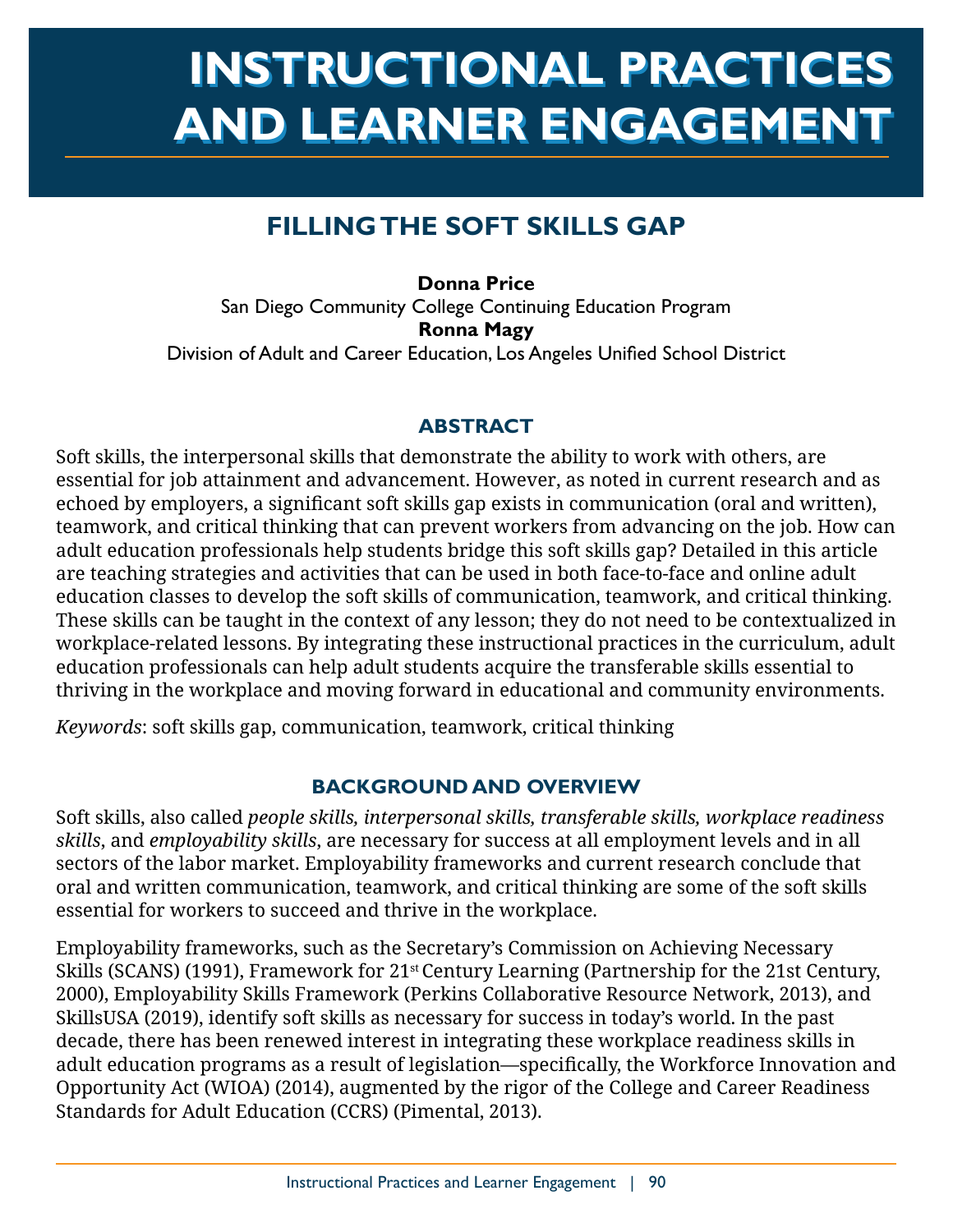critical-thinking capabilities, and teamwork-related skills" (p. 4). This report goes on to explain more difficult to develop" (p. 3). Recent research (Berger, 2016; Hart, 2017; Hellman et al., 2019; Reimagine Education, 2017; Wonderlic, 2016) shows that although there are gaps in both hard (technical) skills required for a job and soft skills in the workplace, gaps in soft skills are more prevalent and the most problematic for workers trying to succeed and advance in a job. In a 2017 Reimagine Education report, *The Global Skills Gap: Student Misperceptions and Institutional Solutions*, the authors noted that a "review of multiple sources has allowed us to identify patterns in the most valued and most sought-after skills wanted by hiring managers. The results vary from survey to survey, but the general message is clear: employers value communication skills, that although core subject skills are taught in higher education, "these softer skills are found to be lacking" (p. 4). In fact, according to [Indeed.com](http://Indeed.com) (2020), "employers may prefer to select candidates who have a stronger set of soft skills over hard skills, as soft skills are at times

 *Work*, two parallel national surveys of business executives and hiring managers found that Two studies illustrate the importance of soft skills in job attainment and job advancement. In *Preparing English Learners for Work and Career Pathways*, a brief that describes program models designed to strengthen the alignment of adult education, employment, and skills training, Heide Wrigley writes that basic skills and technical knowledge may not be enough for employees in today's world: "Employers have also consistently stressed the need for soft skills—skills often used in team participation, problem solving, and decision making" (Wrigley, 2015, p. 3). In *Fulfilling the American Dream: Liberal Education and the Future of*  although college students entering the workforce were prepared for entry-level jobs, many did not have the soft skills necessary for job advancement (Hart Research Associates, 2018).

 In the context of adult education, Hellman et al. (2019) in *The Six Principles for Exemplary Teaching of English Learners: Adult Education and Workforce Development*, cite Wonderlic (2016) in identifying verbal and written communication; critical-thinking, problem-solving, collaboration, and teamwork skills; and professional manners as the top-rated soft skills managers seek in employees, remarking that these soft skills are "suitable instructional targets for adult English language classes" (p. 2). Parrish and Johnson (2010) cite research from a National Center on Education and Economy (2009) report, which argues that adult education programs should promote postsecondary and workplace readiness for all learners. They write that, "the skills that learners need in order to transition successfully to higher levels of education or employment should be integrated into every level of instruction, including ESL classes that are focused primarily on language instruction" (p. 1). In the same article, Parrish and Johnson, building on research from Kaspar and Weiss (2005), identify critical thinking as an important set of skills to be taught, skills that allow a user to understand, evaluate, and take informed action.

 identified in current research and echoed by employers across the U.S.: communication (both oral and written), teamwork, and critical-thinking skills, and examines the existing soft skills This article focuses on the most important soft skills needed for workplace success as gap in these areas. Listed below are instructional practices that can be used in adult education classes to develop these soft skills that employers have stated future employees will require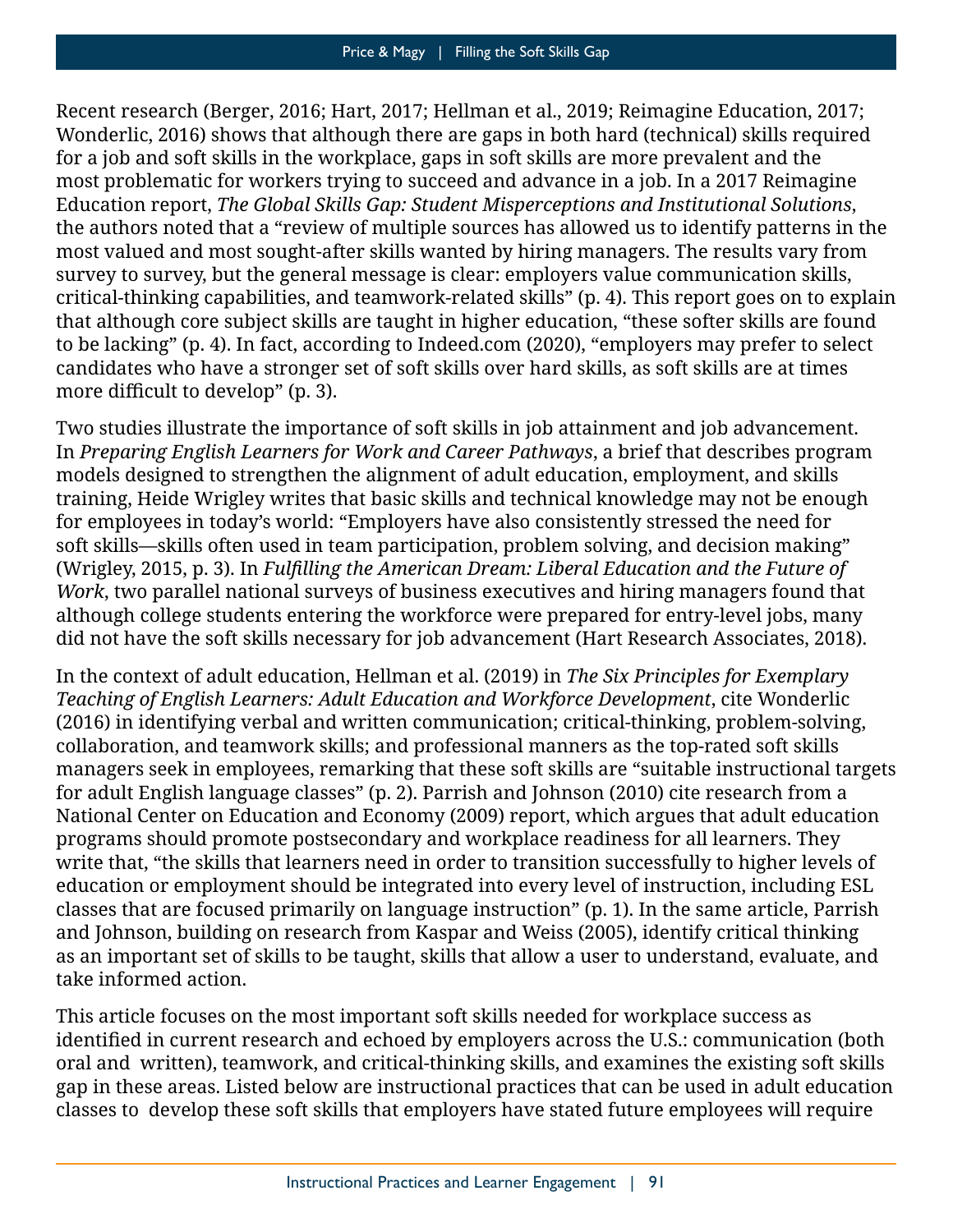to succeed and advance on the job. These soft skills can be taught in the context of any lesson; they do not need to be contextualized in workplace-related lessons. They can be integrated adult education students, some are more specific to adult English language learners (ELLs). and practiced in both face-to-face and online classrooms and transferred to the workplace, other classes, or everyday life. While the activities described are applicable to a variety of

## **INSTRUCTIONAL PRACTICES**

#### **Part 1: Communication: Oral and Written**

#### *Oral Communication*

 One of the most highly valued soft skills (cited as deficient by employers) is oral communication. On the job, employees are expected to make small talk, clarify oral instructions from a boss, and communicate with coworkers about workplace procedures. Students at all levels can practice oral communication if provided with classroom opportunities. The following oral communication activities can be taught in the classroom. The skills developed in these classroom activities can be transferred to the workplace.

- For example, *What are your skills?* (see Table 1). This activity is one way for students to **• Conversation cards**: In face-to-face classes, students are given conversation question cards that reinforce the content or grammar of lessons they are studying in class. Students mingle with each other to get answers from classmates. They are encouraged to not show their cards to classmates, which forces them to actively listen to each other, rather than read. Conversation cards can be used to promote meaningful, interactive communication. practice oral communication, one of the essential soft skills required at work. To practice with conversation cards online, students ask and answer the questions together in a chain drill or ask each other the same questions in breakout rooms.
- **Student interview**: Students interview each other to find someone who can give an affirmative answer to a question about a lesson-related topic. This activity is another For example, *Did you organize things at work? Did you clean things at work?* The activity way for students to enhance the oral communication skills they may need to use at work. reinforces the content and grammar of the lesson studied and builds a social network. As with conversation cards online, students ask and answer the questions together in a chain drill or ask each other the same questions in breakout rooms (see Table 2).
- functions. For example, after a short conversation in class or on the job, students use *should*…*because*… Kinsella (2014) discusses the importance of using different language explanations, discussing problems, or making amends when things go wrong" (2015, p. 4).**• Useful language phrases**: Students practice using useful language phrases for different phrases for leave-taking, such as, *It was nice talking to you*, or *Thank you for your time*. When students do problem-solving activities, they use useful phrases such as, *I think she*  functions for multiple purposes in her research. Heide Wrigley states in her brief, *Preparing English Learners for Work and Career Pathways*, "There is a great need for functional language associated with asking for information, making requests, providing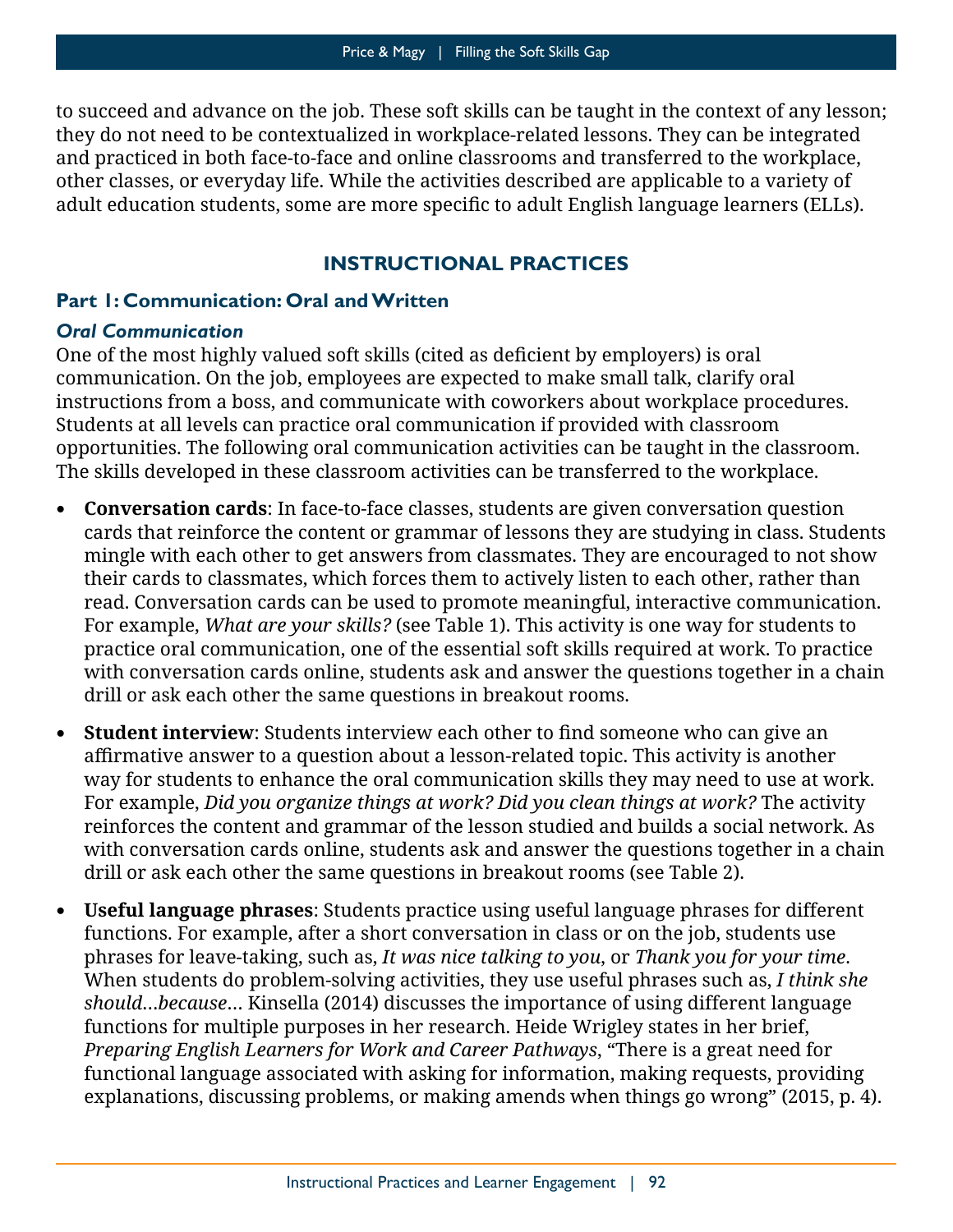In online classes, students can refer to these useful phrases in the chat box as they work in breakout rooms.

- specific topic by asking questions of several classmates. For example, *How many hours did you work yesterday?* They return to home groups to report their findings. In online Class findings may be graphed. Several transferable skills are practiced in this activity: oral **• One-question research interview**: In face-to face classes, students collect data on a classes, students interview their classmates in breakout rooms and record the answers. communication, teamwork, research, and interpreting workplace documents (see Figure 1). Or, in both face-to-face and online classes, students may interview several classmates asking about job duties and then record classmate responses in a chart (see Table 3).
- situations. For example, a conversation between a prospective tenant and a building and discuss the conversation based on their own life experiences. In the online classroom, the teacher posts the dialogue in the chat box and models the conversation with a few **• Oral language frames**: Students, working in pairs or groups in both face-to-face and online classrooms, can be taught to use scaffolded language to talk about real-life manager or a worker seeking information from a boss. They use the scaffolded grammar and sentence stems studied in the lesson to construct the dialogue. Classmates observe students. After, in breakout rooms, students practice the dialogue with partners (see Figure 2).

## *Written Communication*

 may be expected to communicate by email or make written reports. In the face-to-face and Employers cite written communication as another notable skills gap. On the job, employees online classroom, students should be given multiple opportunities to communicate in writing in different genres, such as emails, letters, and paragraphs.

 2019, p. 58). As indicated in the English Language Proficiency Standards (2016), "Scaffolding a similar task in the future" (p. 11). Following are examples of scaffolding in written For many adult learners, writing instruction often needs to be scaffolded. Scaffolding is a "temporary support that enables the learner to perform a task with help" (Hellman et al., is an essential tool to facilitate ELLs' acquisition of language and content" (p. 8). These same standards add, "The goal of scaffolding is to enable a student to independently complete communication that can be taught in the classroom and transferred to the workplace.

- questions, filling in an outline, or completing sentence or paragraph frames, all scaffolding **• Analyze and write from a model**: In both face-to-face and online classes, students analyze a writing model guided by a set of questions. This model could be an email, letter, or paragraph. After that, they begin to compose their own piece of writing by answering techniques that give students the assistance they need in the process of writing (see Figure 3).
- **Writing frames**: Students are provided with sentence and paragraph frames to assist them in the writing process. According to Zwiers (2014) in *Building Academic Language*, sentence and paragraph frames can be used to guide student writers in clarifying what they are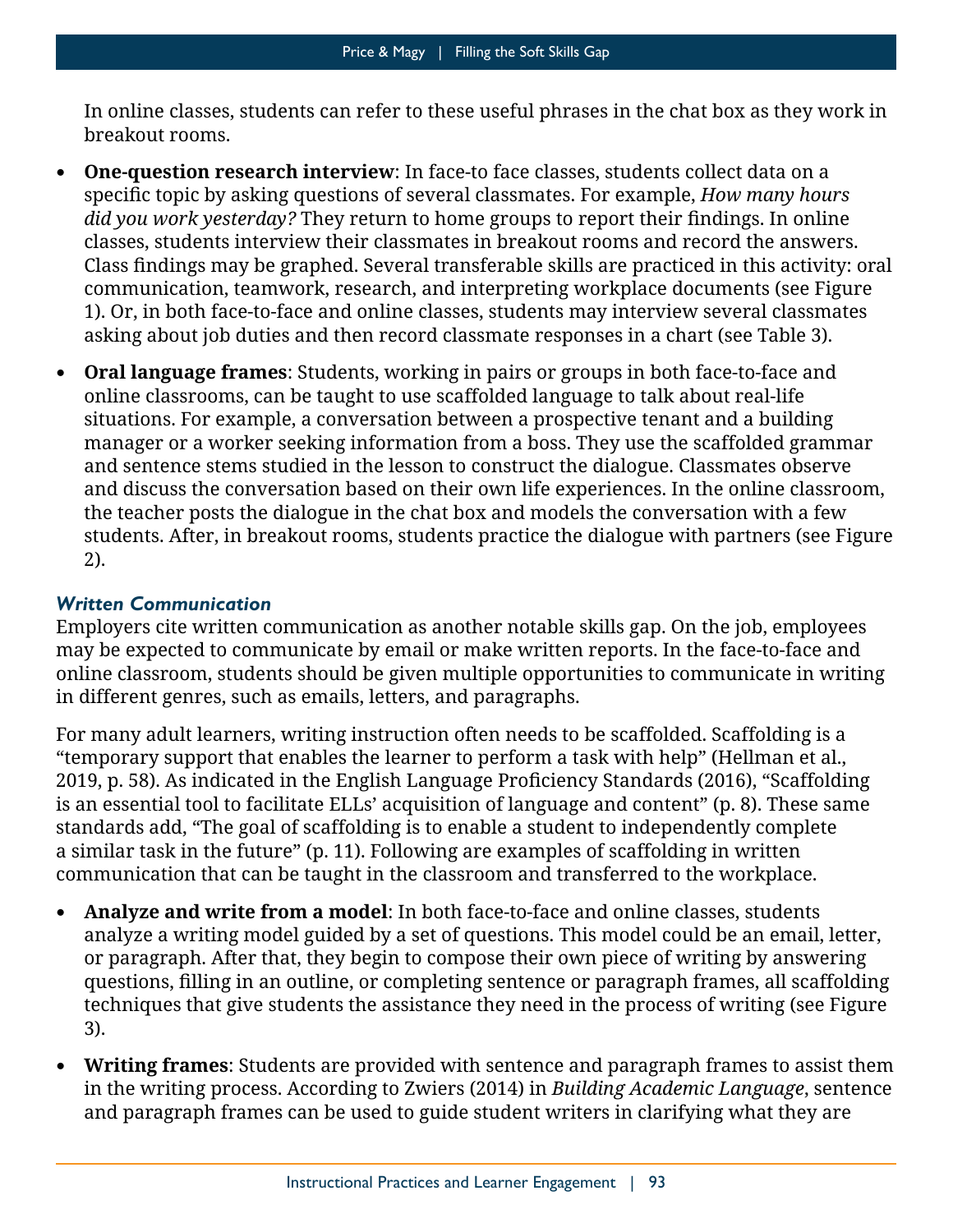trying to say. For example, a beginning high level student would write about the steps in a study routine using specific sentence frames (see Figure 4). Online, working with the whole class, the teacher posts the writing frame in the chat box. Students fill in the writing frame and post their responses in the chat. They read their answers aloud.

- is self-sufficiency in writing. When students practice revising each other's writing in class, process, first, students work in pairs (either face-to-face or in breakout rooms) and share **• Peer revision**: Students work in pairs or small groups to revise their own and their classmates' writing. Peer revision is a way to support students as they begin to analyze and strengthen their writing. Providing student pairs or groups with a checklist of what to look for guides learners in the revision and editing process. The objective of peer revision the goal is that the skills they learn will transfer to the workplace. In the peer revision their writing. When students read their writing aloud to a partner, they often hear their mistakes and self-correct (Zamel, 1985). After reading their work aloud, students use a set of questions to guide them in the revision and editing process (see Figure 5).
- in longhand or by email. For example, employees keep log books to record events and observations during their shift. Accident reports and work/repair orders are examples workers on the next shift informing them about what tasks have been completed and asking students to turn in "exit tickets" before they leave class. Teachers give a prompt, **• Exit tickets**: Employees are frequently required to record information in writing, either of documents employees use to record information. Employees sometimes have to email what work needs to be done. In each of these cases, the past tense is used. In the faceto-face classroom, teachers can simulate the skill of recording information at work by such as *Write one thing you learned today*. Or, *Name one positive thing that happened today*. Teachers can provide scaffolded phrases such as, *Today I learned \_\_*. In the online classroom, using scaffolded phrasing, students can post their responses in the chat and read them aloud. Students can also share what they learned and what they want to know more about in breakout rooms.

## **Part 2: Teamwork**

 Teamwork is another soft skill frequently identified by employers. Working in teams is an essential part of the 21st century workplace. In the classroom, teachers can provide opportunities for students to cooperate, collaborate, and work in teams. It's important for students to be able to tell potential employers that they can work in a team and get along with people from other countries and different backgrounds.

**• Data compilation and analysis activities**: Both in face-to-face classes and in online breakout rooms, students interview each other about a topic, compile information, and make a bar graph, pie chart, or timeline of the results. They compare their results with other groups (similar to the "one-question research interview"). This activity serves several purposes: students work in teams to complete a task and at the same time use critical thinking to interpret, analyze, and evaluate their results in a graph illustrating the results (see Figure 6).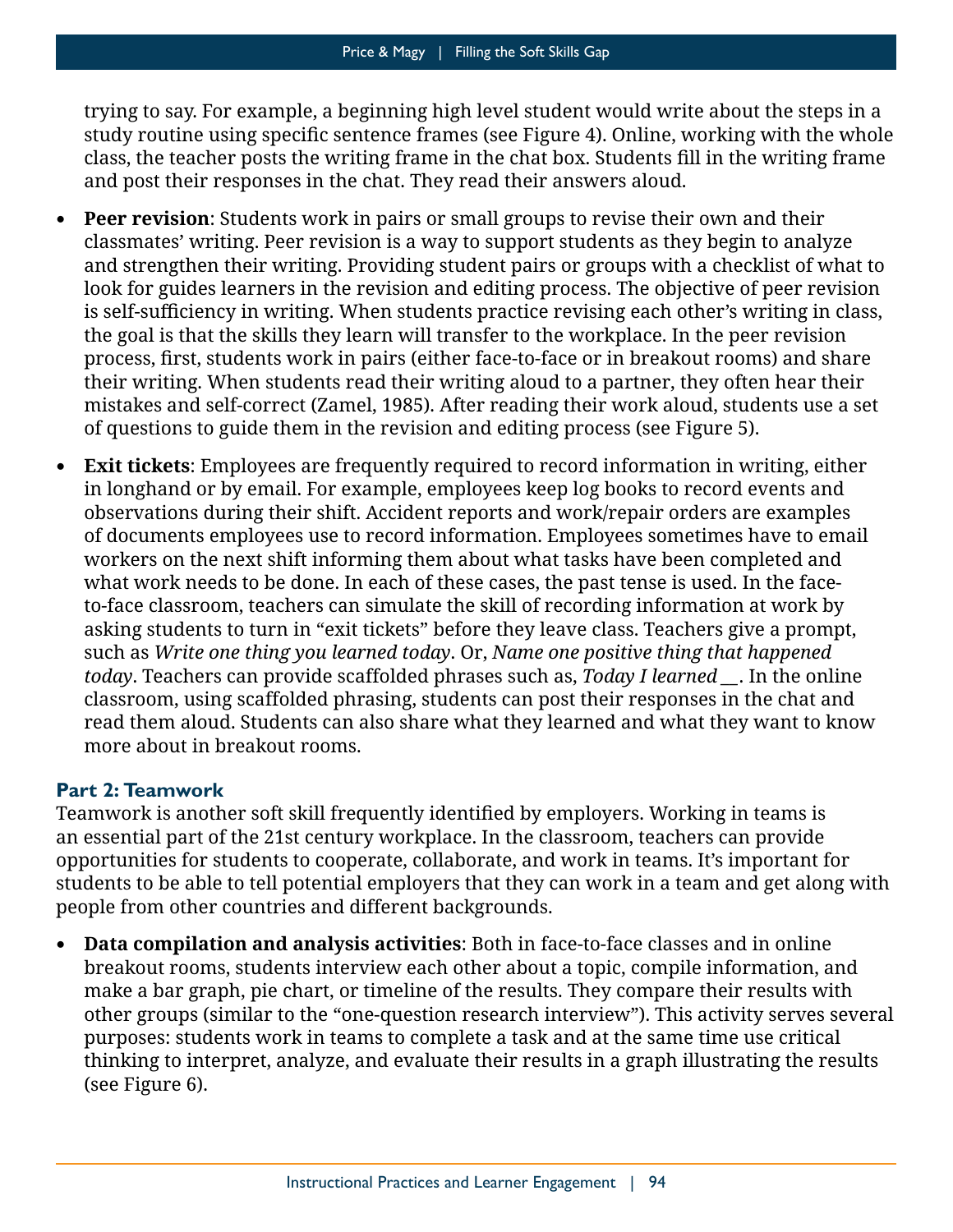- complete a project. Each student is given a specific task to complete. For example, a for a job in hospitality. Students use a note-taking frame to record their findings and report their findings back to the class. The investigation is done individually, online, and **• Team projects**: Students in both online and face-to-face classes work together to student team investigates the wages, hours, working conditions, and training required asynchronously. The group presentation is given synchronously, either online or face to face (see Table 4).
- **Trainers:** Students are given jobs that simulate the workplace. For example, at work, team members are expected to train new employees. Assigning more experienced students to train new students, students who were absent, or students who arrive late is excellent preparation for the workplace. Trainers use language such as, *Hi. Welcome to the class. The agenda is on the board every day so you can see what we are doing. Now we are on page 8. If you have any questions, please ask me. I can help you*. Trainers are especially important in online classes. Teachers can assign a new trainer every week to help classmates with the technology, such as how to use the annotation tools in Zoom or how to access a document in Canvas.
- without the help of teammates. For example, when employees go to a safety meeting, they listening lesson, each student in a small group reads or listens to one portion of a text or **• Jigsaw**: One characteristic of effective teamwork is that students cannot complete a task are tasked with reporting the information back to their work team. In a Jigsaw reading/ piece of information. They report back to their team and summarize what they read or heard. Learners share responsibility for each other's learning by using communication, critical thinking, and social skills to complete the assignment. To practice with Jigsaw online, assign students to small groups in breakout rooms. Give each a short reading or listening task they are responsible to summarize/report back about to their group (see Figure 7).

## **Part 3: Critical Thinking**

 examples of strategies and activities where students practice some of the critical-thinking Critical thinking is another soft skill that is vital for workers to succeed and thrive in the workplace. According to Parrish, both adult native speakers and "adult ELLs need to engage in classroom tasks that promote critical thinking in school and work settings, such as recognizing and solving problems, analyzing relationships between ideas, evaluating evidence, or applying ideas to a new situation" (2015, p. 4). Parrish and Johnson (2010) include the following skills in describing critical-thinking skills: organizing, categorizing, predicting, interpreting, analyzing and evaluating, summarizing, and decision making. Following are skills described by Parrish and Johnson.

**• Agenda and end-of-class wrap up**: The teacher models organizational skills by starting each class with an agenda on the board. From the agenda, students know what they are going to study that day. At the end of class, the teacher focuses students' attention on what they learned that day and how it relates to their lives. One way to highlight the agenda is for teachers to review agenda items on the board at each part of the lesson and at the end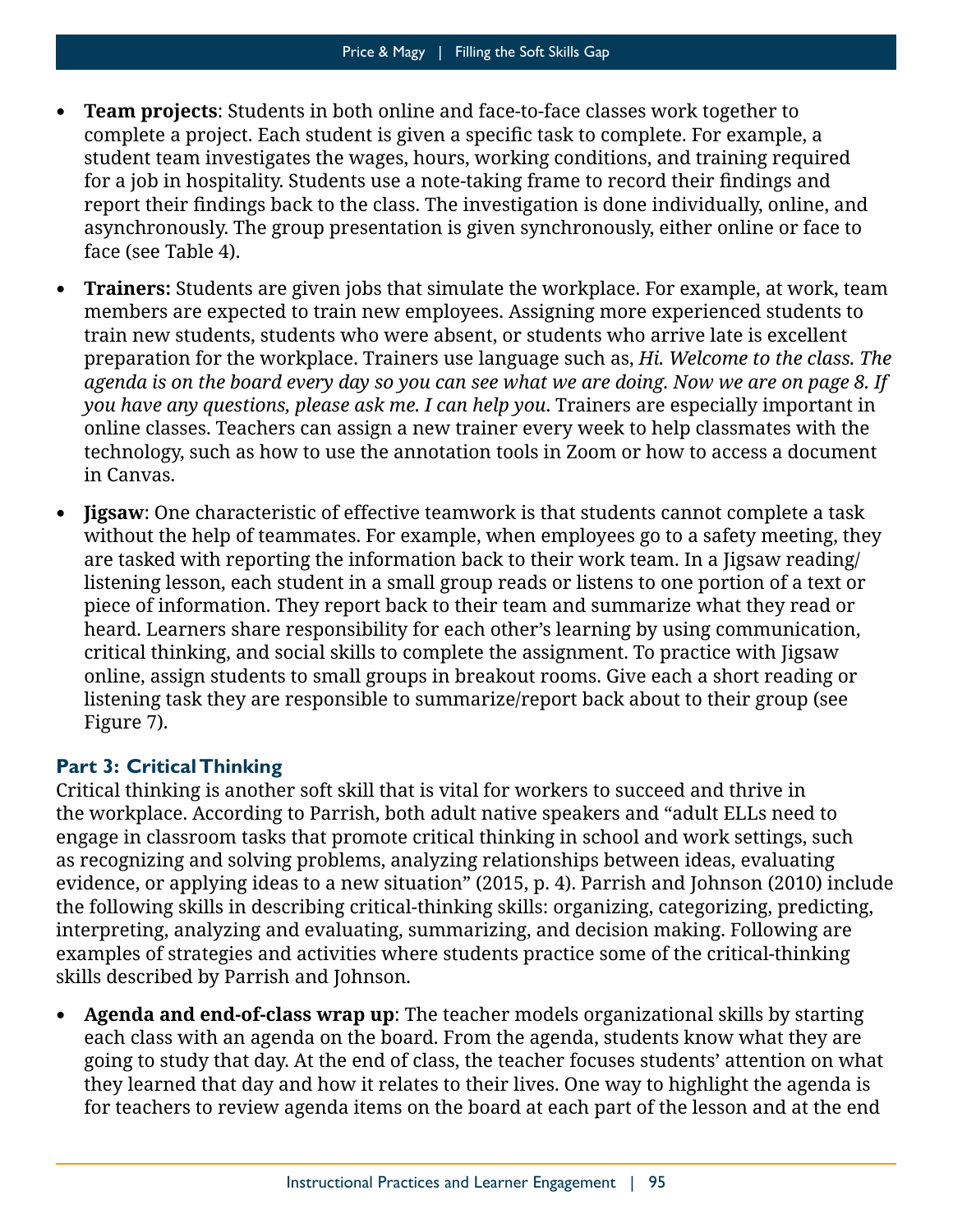of class and ask, *Did we work in teams? Will you ever have to do this at work? In school?* In online classes, teachers can write the agenda in a Word document or on the whiteboard in Zoom and save it to refer to at the end of class (see Figure 8).

- **Binder**: Students categorize and organize their classroom materials in a binder. If a student is asked at a job interview, *Why should I hire you?* or *What can you offer us that is different from other applicants?* Students will be ready with the answer: *I'm organized. I'm efficient. I can find what I need quickly.* Teachers can use a binder checklist on a regular basis to be sure students are maintaining an organized binder. Students check each other's binders using the "binder checklist." Some of the questions students ask each other include the following: *Is there a name on the binder? How many dividers are there? What are the categories? Are the papers in the correct category?* In online classes, students can do a "show and tell" and display their binders to their teacher and classmates or take a picture of the binder and email it to the teacher. In both face-to-face and online classes, a checklist should be provided for guidance and accountability.
- students can fill out the template together. **• Problem solving**: Students are provided with illustrations or scenarios that show or describe a problem situation. Using critical-thinking skills, students work together in groups or pairs to determine the best solutions to real-life problems. Problem solving can be practiced at all levels, including low literacy levels. To practice with problem solving online, have students discuss what they think is the best solution to the problem in breakout groups. Afterwards, they reconvene to present their ideas to the class. A group leader guides the breakout room discussion and a group reporter reports the group decision to the class (see Figure 9). A problem-solving template can be used for student groups to write the problem, discuss solutions and consequences, and negotiate and make a group decision about the best solution. The template keeps students on task and includes the following questions: 1) *What is the problem?* 2) *What can he/she do?* 3) W*hat will happen (good and bad consequences)*? 4) *What will he/she do? Why?* Using the problemsolving template, the groups suggest ways for the student to solve the problem. In online classes, students can download the template from a learning management system or from an email from the teacher. In breakout rooms, one student can share their screen and
- anonymously put it in a box on the teacher's desk. In online classes, students can email or text the teacher a problem. The teacher reads the problem aloud and puts students in work and put it in the problem box: *I work at a donut shop. My coworker has been leaving*  each solution. The students came up with several excellent ideas for the first student to try, **• Problem box**: Students write about a problem they are having at work or at school and groups. In an intermediate ESL class, a student wrote about this problem she was having at *early a lot lately and I have to clean everything and close up by myself. What should I do?*  The teacher read the scenario and classmates sat in groups discussing the problem and writing responses on the template. They gave possible solutions and consequences for such as talking to her coworker and making a checklist of duties and initialing them when completed.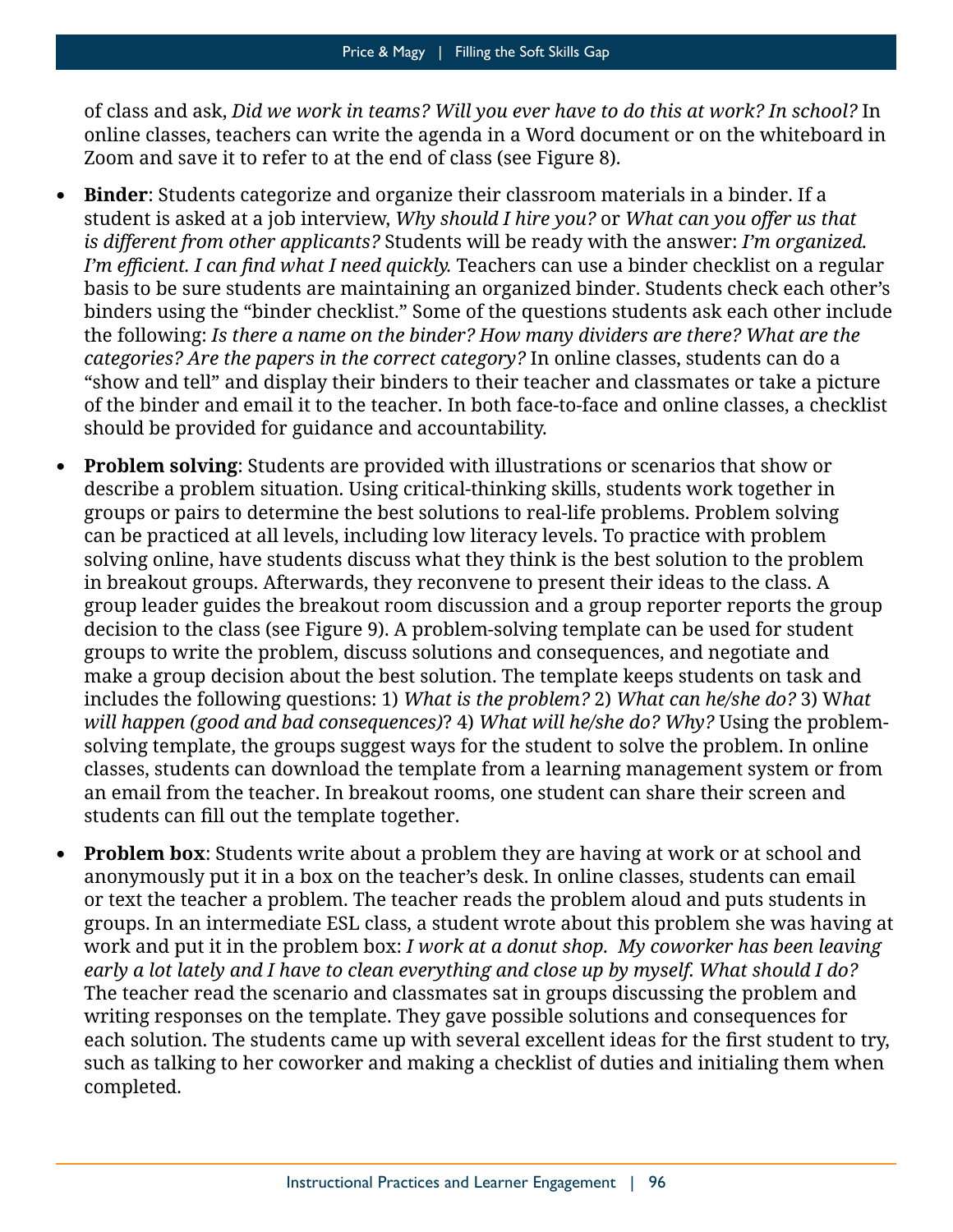## **CONCLUSION**

 Often the long-term goals of adult students are to find better paying jobs and obtain economic self-sufficiency (Hellman et al., 2019). The work of adult educators is to help learners develop solvers. This article examined current research on the soft skills gap and proven instructional the language, basic skills, content knowledge, and soft skills that will help them thrive in workplace, educational, and community environments. The essential soft skills (oral and written communication, teamwork, and critical thinking) that students need for workplace success and job advancement remain constant. Regardless of their career and life paths, students must learn to be good communicators, effective team players, and creative problem practices for teaching transferable soft skills in face-to-face and online classes in adult education.  $\mathbb{R}$ 

**Donna Price,** Associate Professor (ret.), has taught all levels of ESL and VESL for more than 30 years at the San Diego Community College Continuing Education Program. She presents at national and regional conferences on integrating workplace skills in ESL classes and transitioning students to academic and workforce programs. She taught VESL for Personal Care Assistants/Caregivers in the I-BEST (Integrated Basic Education and Skills Training) and Alternating Teaching models for 10 years. She is the author of *Skills for Success* and coauthor of the *Ventures* series from Cambridge University Press. Ms. Price may be reached at [dprice007@gmail.com](mailto:dprice007@gmail.com).

**Ronna Magy** has worked as an ESL teacher, teacher trainer, and curriculum specialist and was the ESL Teacher Advisor in charge of professional development for the Division of Adult and Career Education of LAUSD. She's a frequent conference presenter on the CCRS, ELPS, and the soft skills needed for workplace and academic success. Ms. Magy has developed training programs on integrating workforce skills in the ESL classroom and authored adult ESL publications on English for the workplace. She is the author of *Future: English for Life, Work, and Academic Success* (2nd edition), from Pearson Education, Inc. Ms. Magy may be reached at [ronnawrite@sbcglobal.net](mailto:ronnawrite@sbcglobal.net).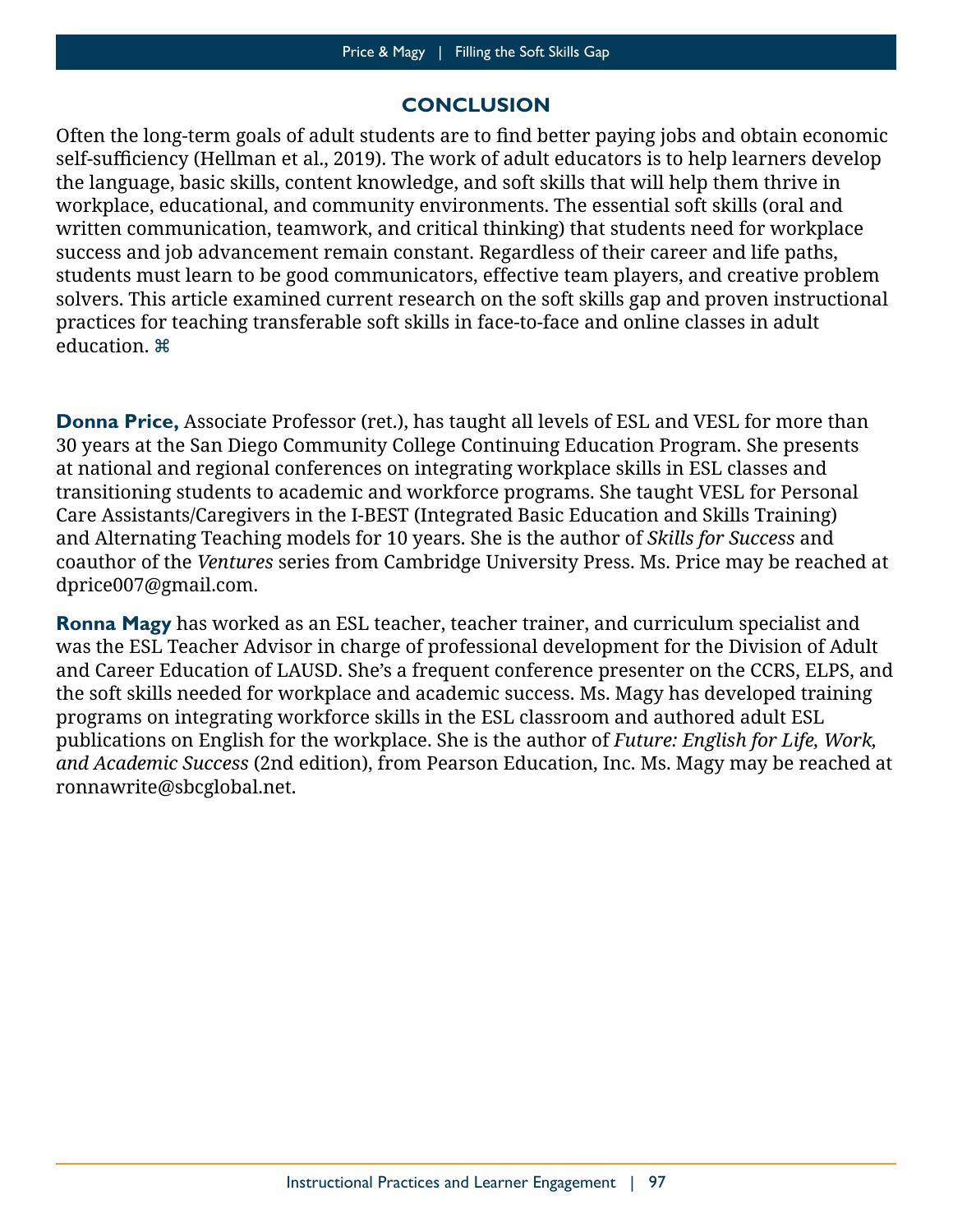#### **REFERENCES**

- American Institutes for Research. (2016). *English language proficiency standards for adult education*. [https://lincs.](https://lincs.ed.gov/publications/pdf/elp-standards-adult-ed.pdf) [ed.gov/publications/pdf/elp-standards-adult-ed.pdf](https://lincs.ed.gov/publications/pdf/elp-standards-adult-ed.pdf)
- Berger, G. (2016). Data reveals the most in-demand soft skills among candidates. *LinkedIn Talent Blog*. [https://](https://business.linkedin.com/talent-solutions/blog/trends-and-research/2016/most-indemand-soft-skills)  [business.linkedin.com/talent-solutions/blog/trends-and-research/2016/most-indemand-soft-skills](https://business.linkedin.com/talent-solutions/blog/trends-and-research/2016/most-indemand-soft-skills)
- Bitterlin, G., Johnson, D., Price, D., Ramirez, S., & Savage, K. L. (2018). Collaborative activities. In *Ventures Level 3 Workbook* (3rd ed.). Cambridge University Press.
- Association of American Colleges and Universities. [https://www.aacu.org/sites/default/files/files/](https://www.aacu.org/sites/default/files/files) Hart Research Associates. (2018). *Fulfilling the American dream: Liberal education and the future of work*. LEAP/2018EmployerResearchReport.[pdf](https://www.aacu.org/sites/default/files/files/LEAP/2018EmployerResearchReport.pdf)
- Hellman, A. B., Harris, K., & Wilbur, A. (2019). *The 6 principles for exemplary teaching of English learners adult education and workforce development*. TESOL International Association.
- [Indeed.com.](http://Indeed.com) (2020). *Indeed career guide: Hard skills vs. soft skills*. [https://www.indeed.com/career-advice/resumes](https://www.indeed.com/career-advice/resumes-cover-letters/hard-skills-vs-soft-skills)[cover-letters/hard-skills-vs-soft-skills](https://www.indeed.com/career-advice/resumes-cover-letters/hard-skills-vs-soft-skills)
- Kasper, I., & Weiss, S. (2005). Building ESL students' linguistic and academic literacy through content based interclass collaboration. *Teaching English in the Two-Year College, 32*(3), 282–297.
- *language demands*. Santa Clara County Office of Education. Kinsella, K. (2014). *Disrupting classroom discourse: Preparing English learners for common core academic*
- Lynn, S., Magy, R., & Salas-Isnardi, F. (2019). *Future: English for work, life, and academic success* (2nd ed.). Pearson Education, Inc.
- National Center on Education and the Economy, Workforce Development Strategies Group. (2009). *Background and supporting evidence for adult education for work.*
- Parrish, B. (2015). *Meeting the language needs of today's English language learner* [Issue Brief]. LINCS ESL Pro Resource Collection. <https://lincs.ed.gov/state-resources/federal-initiatives/esl-pro>
- Parrish, B., & Johnson, K. (2010). Promoting learner transitions to postsecondary education and work: Developing academic readiness skills from the beginning. *CAELA Network Brief.* [http://www.cal.org/caelanetwork/pdfs/](http://www.cal.org/caelanetwork/pdfs/TransitionsFinalWeb.pdf) [TransitionsFinalWeb.pdf](http://www.cal.org/caelanetwork/pdfs/TransitionsFinalWeb.pdf)
- Partnership for the 21st Century. (2009). *P21 framework definitions*. <https://files.eric.ed.gov/fulltext/ED519462.pdf>
- Perkins Collaborative Resource Network. (2013). *Employability skills framework*. [https://cte.ed.gov/initiatives/](https://cte.ed.gov/initiatives/employability-skills-framework) [employability-skills-framework](https://cte.ed.gov/initiatives/employability-skills-framework)
- Pimental, S. (2013). *College and career readiness standards for adult education*. MPR Associates Inc. [http://lincs.](http://lincs.ed.gov/publications/pdf/CCRStandardsAdultEd.pdf) [ed.gov/publications/pdf/CCRStandardsAdultEd.pdf](http://lincs.ed.gov/publications/pdf/CCRStandardsAdultEd.pdf)
- Reimagine Education. (2017). *The global skills gap: Student misperceptions and institutional solutions*. [https://www.](https://www.reimagine-education.com/wp-content/uploads/2018/01/RE_White-Paper_Global-Skills-Gap-Employability.pdf)  [reimagine-education.com/wp-content/uploads/2018/01/RE\\_White-Paper\\_Global-Skills-Gap-Employability.pdf](https://www.reimagine-education.com/wp-content/uploads/2018/01/RE_White-Paper_Global-Skills-Gap-Employability.pdf)
- Secretary's Commission on Achieving Necessary Skills (SCANS). (1991). *Skills framework*. [https://wdr.doleta.gov/](https://wdr.doleta.gov/opr/fulltext/document.cfm?docn=6140)  [opr/fulltext/document.cfm?docn=6140](https://wdr.doleta.gov/opr/fulltext/document.cfm?docn=6140)
- SkillsUSA. (2019). *SkillsUSA framework.* <https://www.skillsusa.org/about/skillsusa-framework/>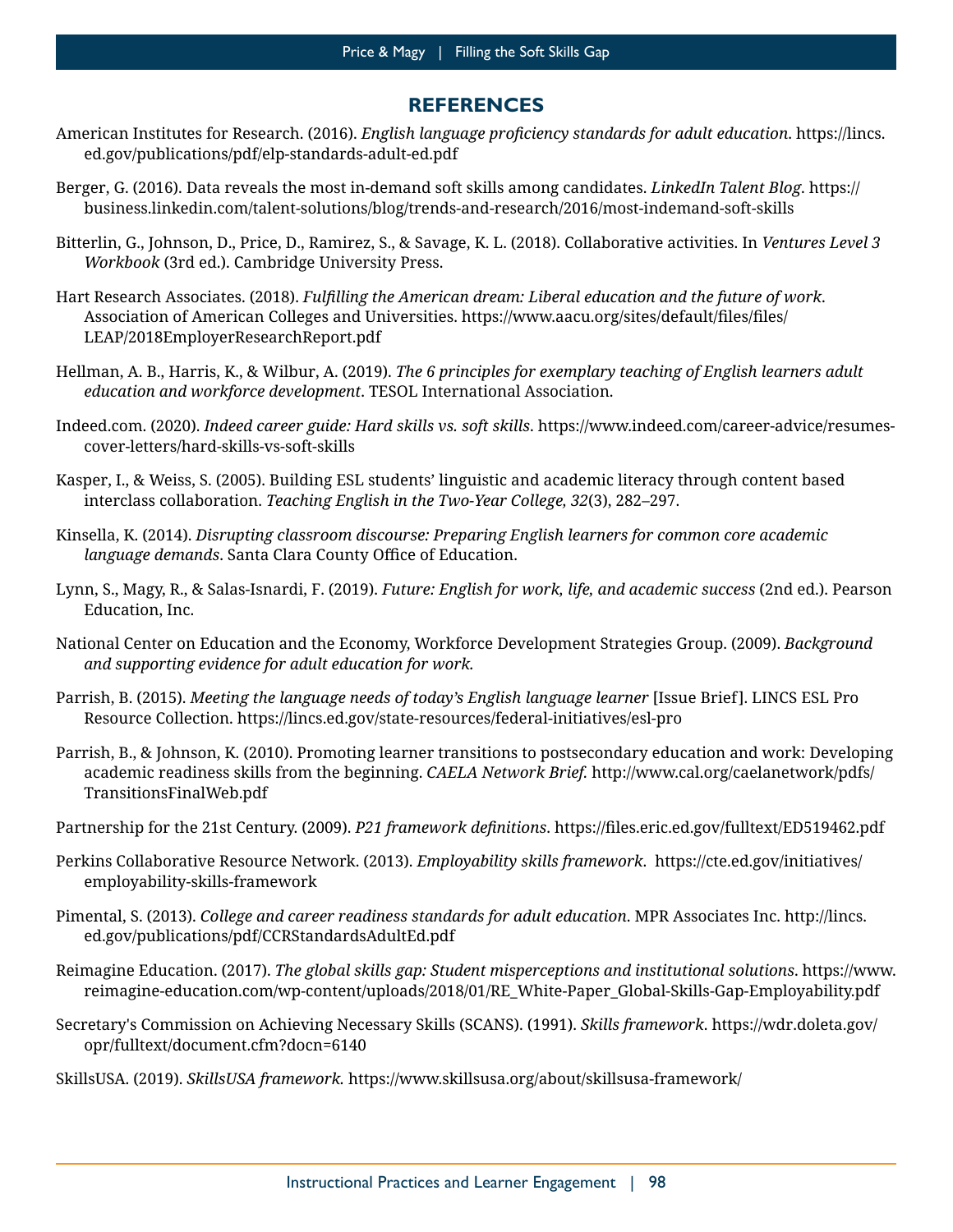- Wonderlic, Inc. (2016). *Hard facts about soft skills: An actionable review of employer perspectives, expectations and recommendations.* <https://wonderlic.com/wp-content/uploads/2017/05/HardFactsAboutSoftSkillsHandout.pdf>
- Workforce Innovation and Opportunity Act (WIOA), Pub L. No. 113–128, Stat. 1425 (2014). [https://www.congress.](https://www.congress.gov/bill/113th-congress/house-bill/803)  [gov/bill/113th-congress/house-bill/803](https://www.congress.gov/bill/113th-congress/house-bill/803)
- Wrigley, H. (2015). *Preparing English learners for work and career pathways* [Issue Brief]. LINCS ESL Pro Resource Collection.<https://lincs.ed.gov/state-resources/federal-initiatives/esl-pro>
- Zamel, V. (1985). Responding to student writing. *TESOL Quarterly*, 163–174.
- Zwiers, J. (2014). *Building academic language: Meeting common core standards across disciplines*. Jossey-Bass.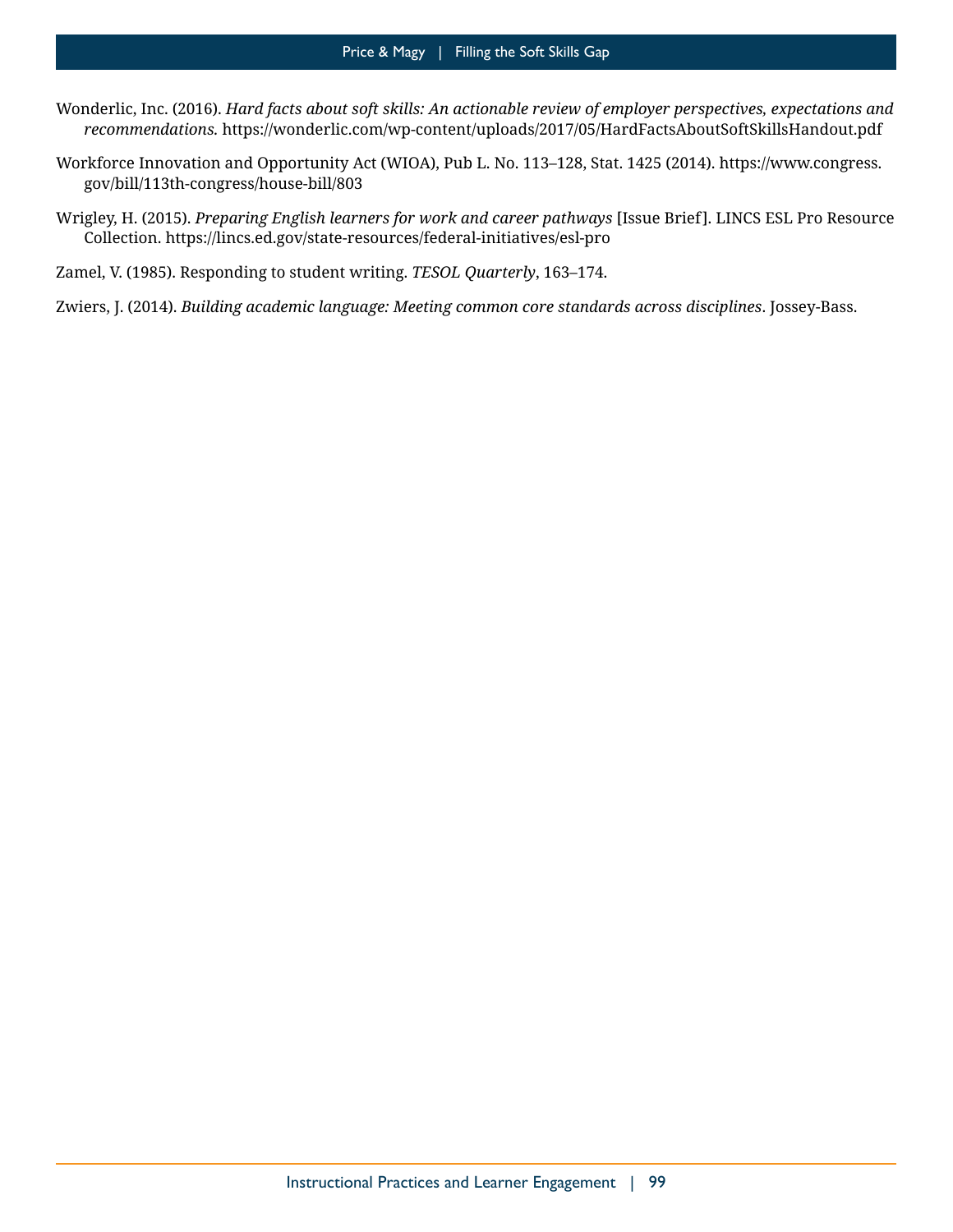## **Table 1**

## *What Are Your Skills?*

| What are your<br>skills? | What's your occupation<br>now? | Where do you work?   | What can you fix?     |  |
|--------------------------|--------------------------------|----------------------|-----------------------|--|
| What languages can you   | What languages can you         | What can you do on a | Do you work or study? |  |
| speak?                   | write?                         | computer?            |                       |  |

*Note*. From *Ventures Online Resources, Collaborative Activity, Student's Book 1*, Unit 8, p. 68, ©2018 Cambridge University Press. Reprinted with permission.

## **Table 2**

#### *Student Interview*

| Find a student who:         | <b>Names</b> |
|-----------------------------|--------------|
| 1. organized things at work | Elena        |
| 2. cleaned things at work   |              |
| 3. prepared things at work  |              |

#### **Table 3**

#### *What Do You Do?*

| Name | <b>Duty</b>    | <b>Place</b> |
|------|----------------|--------------|
| Min  | drives a truck | at work      |
|      |                |              |
|      |                |              |

*Note*. From *Future Student Book 1: English for Work, Life, and Academic Success* (2nd ed.), p. 227, ©2019 Pearson Education, Inc. Reprinted with permission.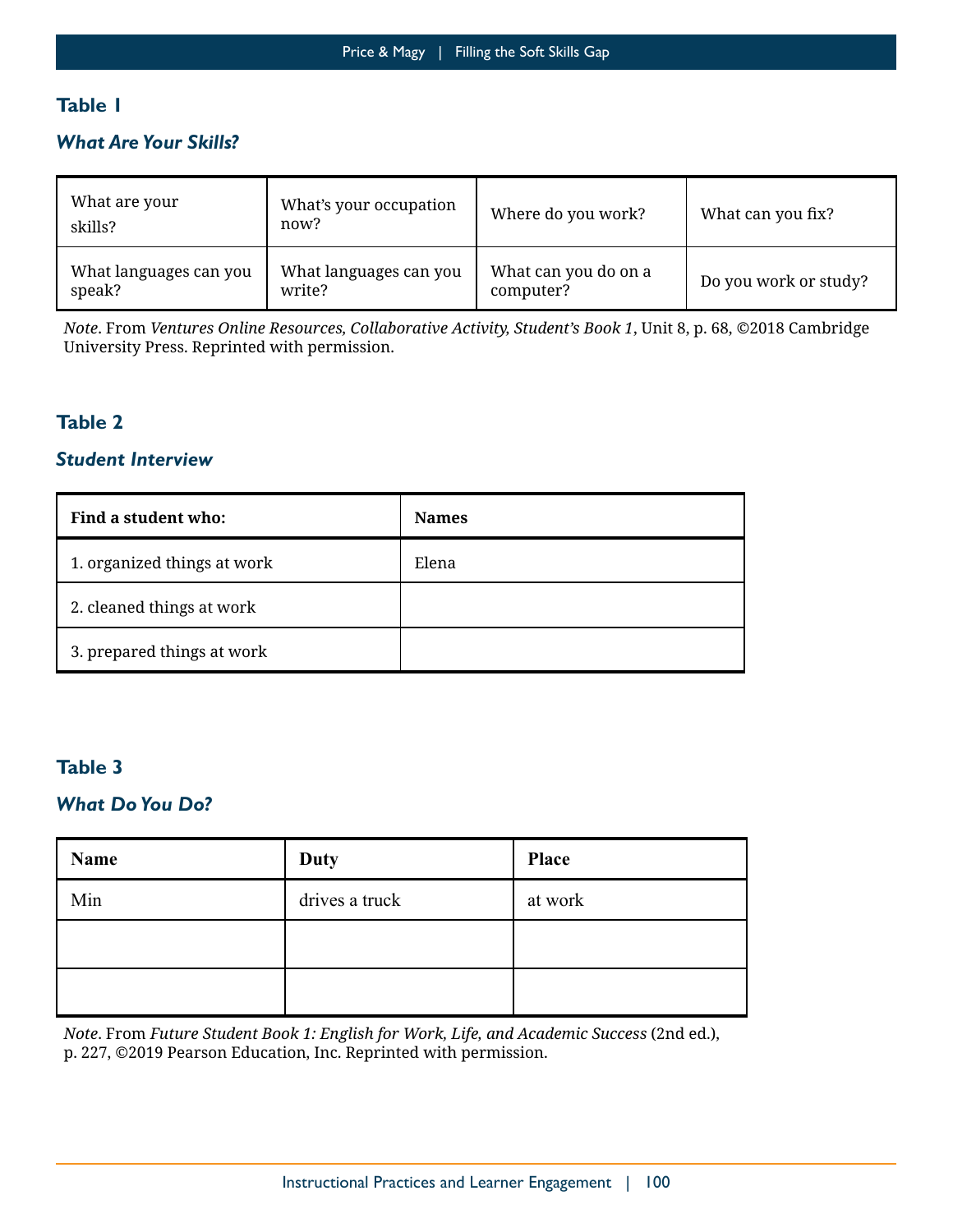## **Table 4**

## *Note-Taking Frame*

| 1. Name of job         |  |
|------------------------|--|
| 2. Job description     |  |
| 3. Working conditions  |  |
| 4. Hourly wage/salary  |  |
| 5. Education required  |  |
| 6. Training required   |  |
| 7. Why I want this job |  |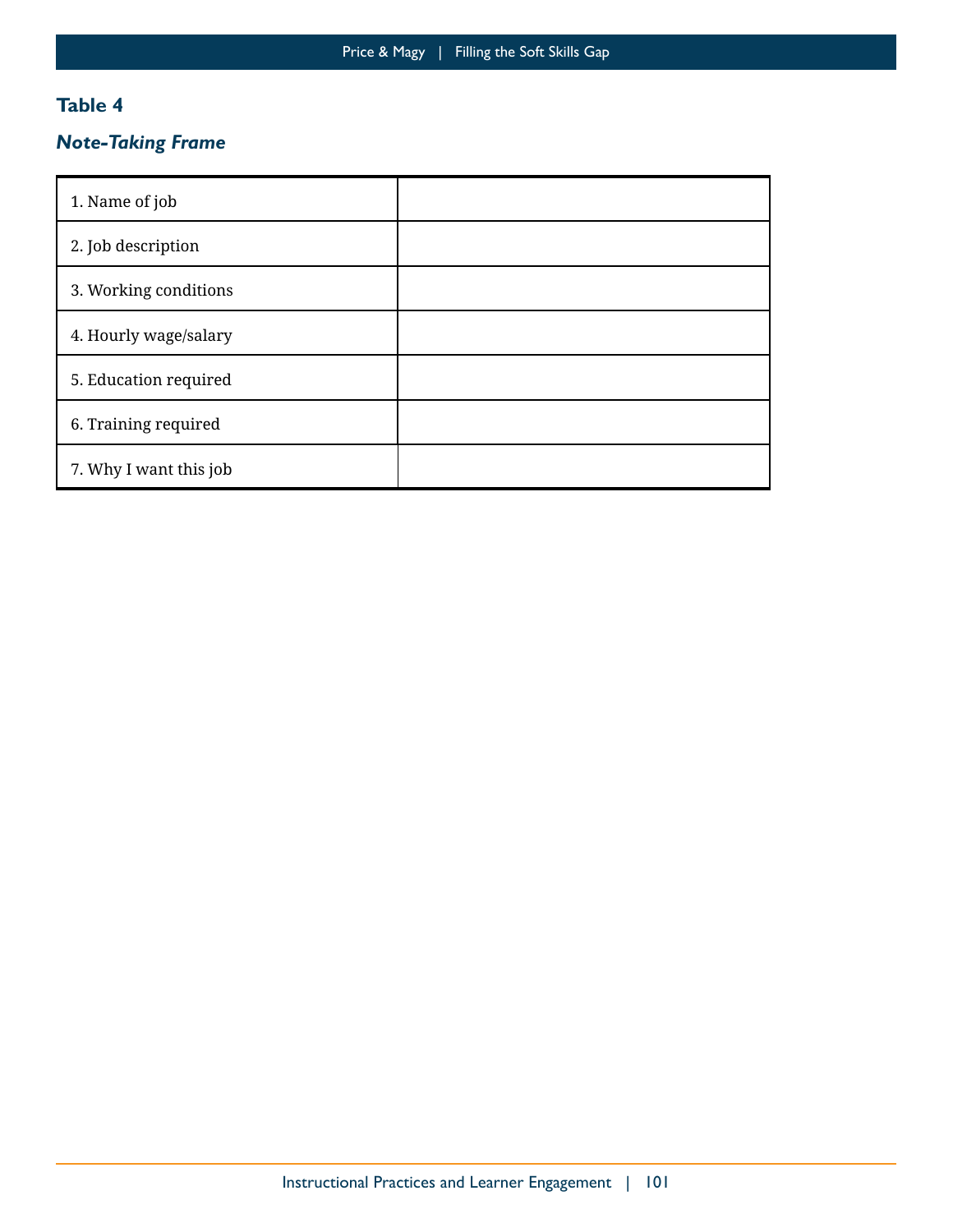#### *One-Question Research Interview*



*Note*. From *Ventures Online Resources, Collaborative Activity*, Book 3, Unit 6, p. 53, ©2018 Cambridge University Press. Reprinted with permission.

## **Figure 2**

#### *Oral Language Frames*

|  |  |  |  |  |  | A. Excuse me, is there an apartment for rent in this building? |  |  |  |  |  |  |
|--|--|--|--|--|--|----------------------------------------------------------------|--|--|--|--|--|--|
|--|--|--|--|--|--|----------------------------------------------------------------|--|--|--|--|--|--|

*B. Yes, there is. There is an \_\_\_\_\_\_\_\_\_\_ on the \_\_\_\_\_\_\_\_\_\_floor.*

*A. Is it \_\_\_\_\_\_\_\_\_\_\_\_, or unfurnished?* 

*B. It's \_\_\_\_\_\_\_\_\_\_\_\_\_\_\_\_\_\_\_\_.* 

*A. How much is the rent?* 

*B. It's \_\_\_\_\_\_\_\_\_\_\_\_\_\_\_\_\_ a month.* 

*Note*. From *Future Student Book 1: English for Work, Life, and Academic Success* (2nd ed.), p. 115, ©2019 Pearson Education, Inc. Reprinted with permission.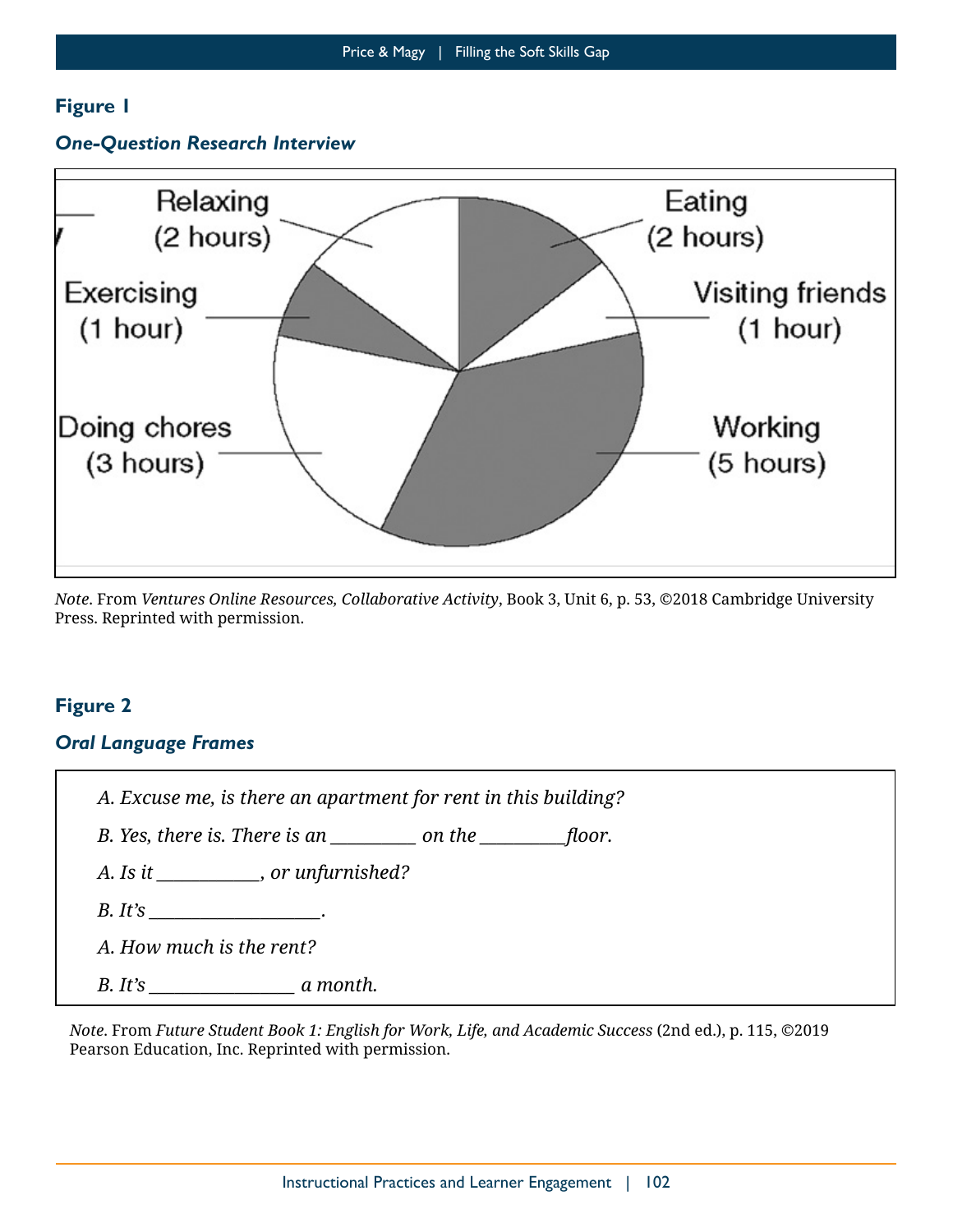## *Analyze and Write From a Model*

| A) Read and analyze a model of an email.                                                                                                                                               |
|----------------------------------------------------------------------------------------------------------------------------------------------------------------------------------------|
| Maria Martinez<br>From:<br>To: Mrs. Jackson<br>Subject: Luis Martinez                                                                                                                  |
| May 20, 2019<br>Dear Mrs. Jackson,<br>Luis Martinez is my son. He is at home today. He is sick. He has a sore throat. Please<br>excuse him. Thank you.<br>Sincerely,<br>Maria Martinez |
| <b>Analyze the model</b><br>2. What is the teacher's name? _______                                                                                                                     |
| B) Write from a paragraph frame.<br>Imagine your son or daughter is sick today. Complete the email to the teacher.<br>From:<br>To:<br>Subject:                                         |
| <u> 1980 - Johann John Harry Barnett, mars a</u><br><u> 1980 - Johann Barbara, martxa alemaniar a</u><br>has a fever. Please excuse ____________<br>Thank you.                         |

*Note*. From *Ventures Student's Book 1*, pp. 52–53, ©2018 Cambridge University Press. Reprinted with permission.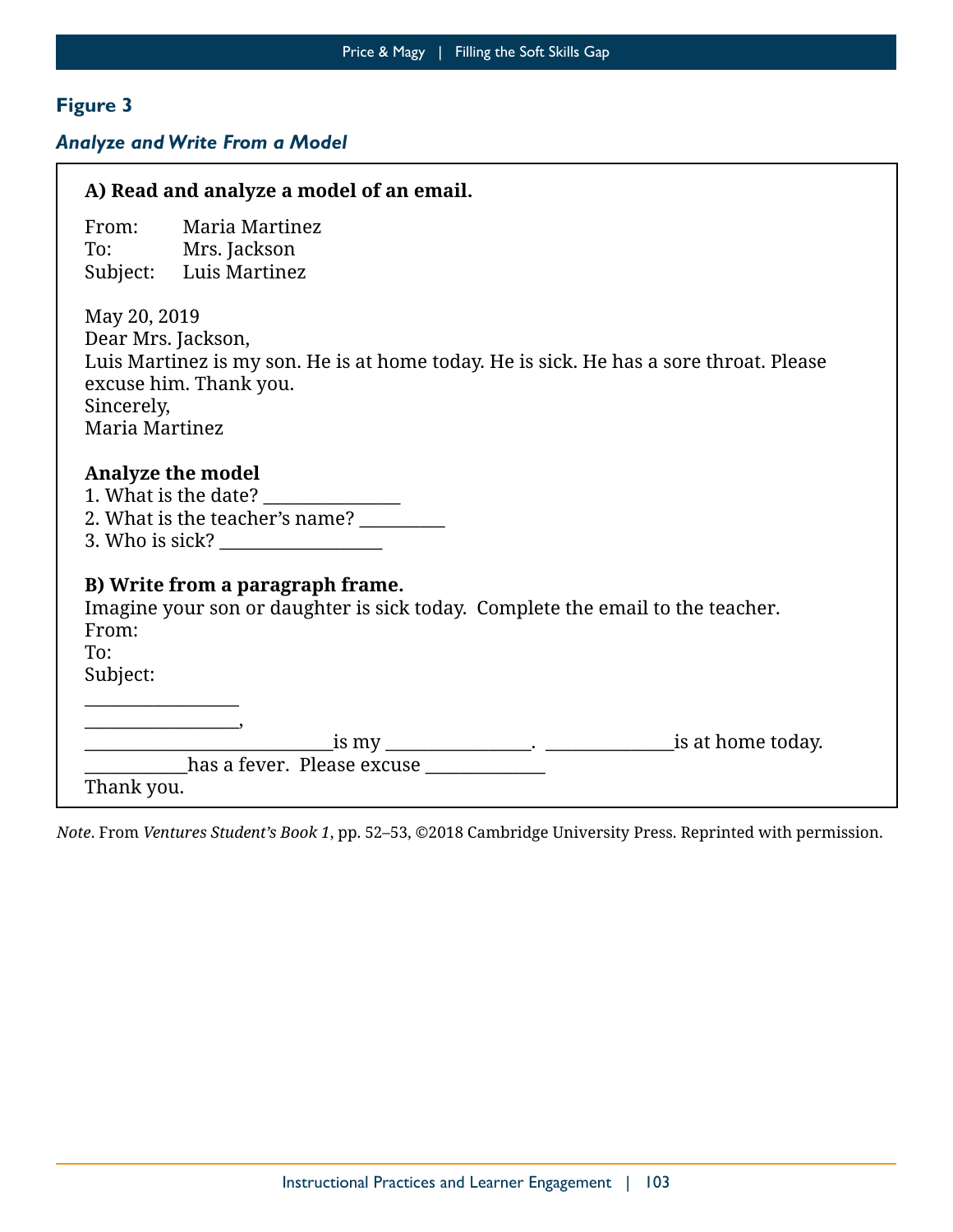#### *Writing Frames*

| This is my study routine.   |
|-----------------------------|
| First, $I$ _________.       |
| Then, I____________.        |
| After that, $I$ __________. |

*Note*. From *Future Student Book 2: English for Work, Life, and Academic Success* (2nd ed.) and *Future Teacher's Edition, Book 2*, p. 23, ©2019 Pearson Education, Inc. Reprinted with permission.

## **Figure 5**

## *Peer Revision*

**Peer revision: Share your writing with a partner. Take turns.** 

**Student A:** Read your email to a partner.

**Student B:** Comment on your partner's email.

#### **Guiding questions:**

- 1. What is the main idea of your partner's email?
- 2. What is the greeting?
- 3. How does your partner end the message?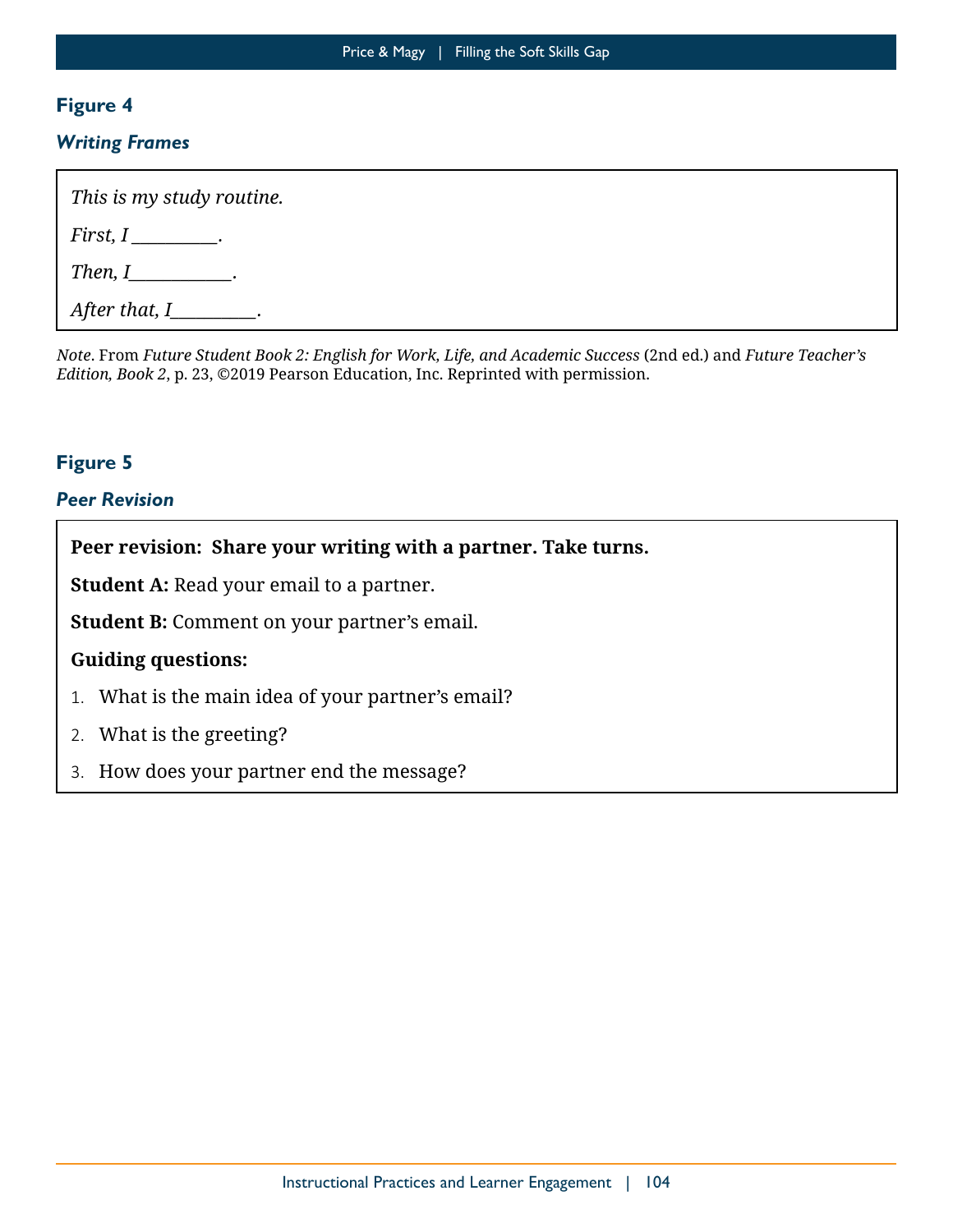## *Data Compilation and Analysis Activities*

**A. Work in a group.** Ask questions. Write the number of students on the chart.

|                                                         | <b>Number of students</b> |                |  |  |  |
|---------------------------------------------------------|---------------------------|----------------|--|--|--|
| Do you                                                  | <b>YES</b>                | N <sub>0</sub> |  |  |  |
| 1. get tired often?                                     |                           |                |  |  |  |
| 2. drink more than 3 caffeinated drinks a day?          |                           |                |  |  |  |
| 3. talk to someone when you have a personal<br>problem? |                           |                |  |  |  |

 **B. Work with your group**. Look at Exercise A. Complete the bar graph. Draw a bar to show the number of *yes* answers for each question.

| Feel tired         |  |                                     |   |  |
|--------------------|--|-------------------------------------|---|--|
| Caffeinated drinks |  |                                     |   |  |
| Talk to someone    |  |                                     |   |  |
|                    |  | $1 \quad 2 \quad 3 \quad 4 \quad 5$ | 6 |  |

**C. Compare your chart with the chart of another group**. How are the charts similar? How are the charts different?

*Note*. From *Ventures Collaborative Activity, Student's Book 4, Unit 4*, p. 34, ©2018 Cambridge University Press. Reprinted with permission.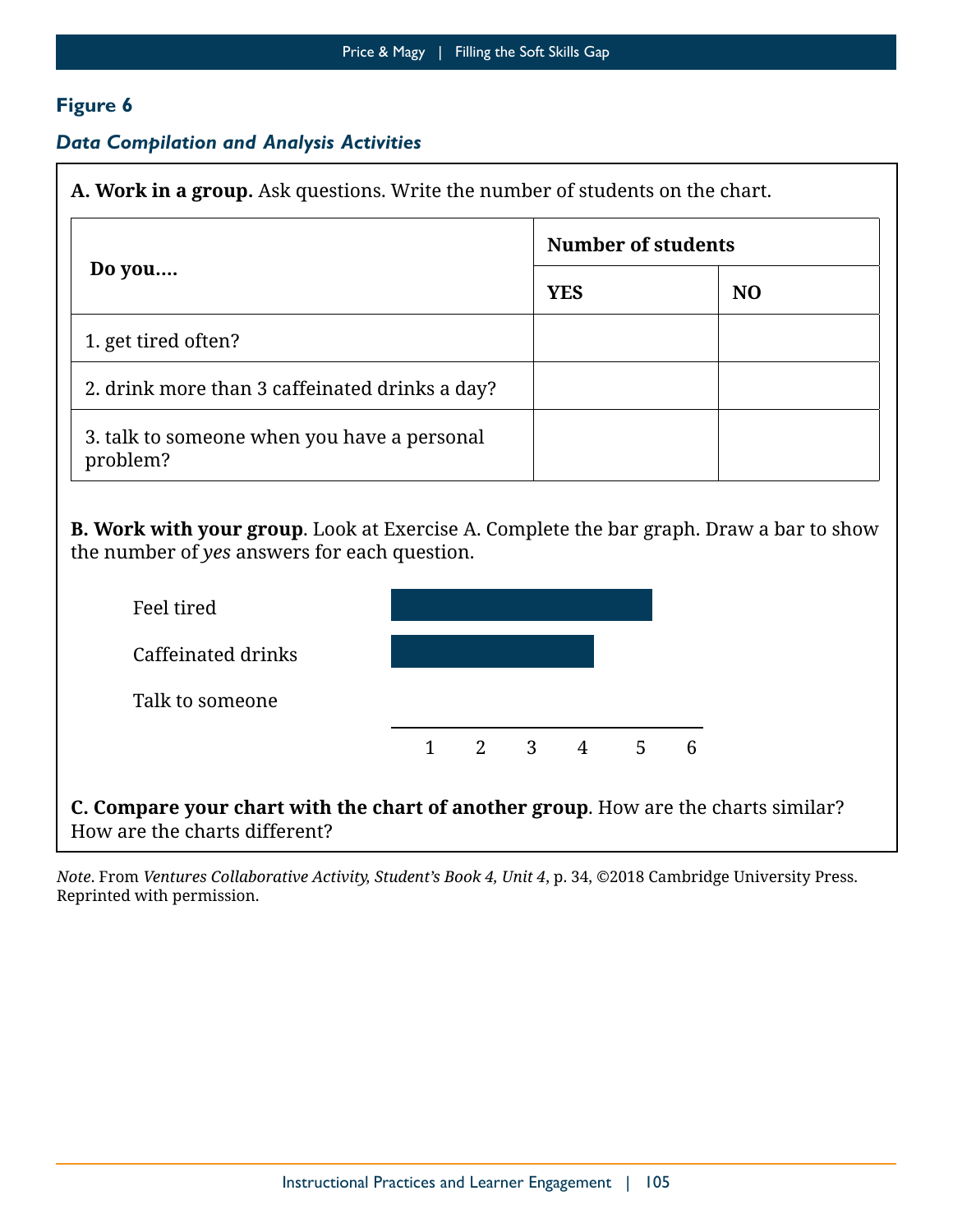#### *Jigsaw*

## **Three candidates are applying for a job as customer service clerk.**

 experience of a different candidate. 1) In teams of 3, students number 1–3. Each student reads about the background and

2) Students tell their teammates about their candidate. Students listen to learn about the other candidates.

3) Students collectively decide who is the best candidate for the job and why.

*Note*. From *Ventures Online Resources, Collaborative Activity, Book 4, Unit 8*, pp. 67–68, ©2018 Cambridge University Press. Reprinted with permission.

## **Figure 8**

Г

## *Agenda and End-of-Class Wrap Up*

| Agenda, Monday, September 18 |                                                                                                                                                                                                                                                                             |  |  |  |
|------------------------------|-----------------------------------------------------------------------------------------------------------------------------------------------------------------------------------------------------------------------------------------------------------------------------|--|--|--|
| $8:30-8:45$ :                | Oral communication: Ask two classmates what they did over the weekend<br>Report back to the class.                                                                                                                                                                          |  |  |  |
| $8:45-9:00$ :                | Oral communication: Conversation card mingle                                                                                                                                                                                                                                |  |  |  |
| $9:00-9:45$ :                | Teamwork<br>Sit with 3 other students. Number 1–4 in your group.<br>Read the passage alone or aloud in your group.<br>Students $# 1 \& 2$ , write the answer to questions 1–3.<br>Students # 3 & 4, write the answer to questions 4–6.<br>Share your answers in your group. |  |  |  |